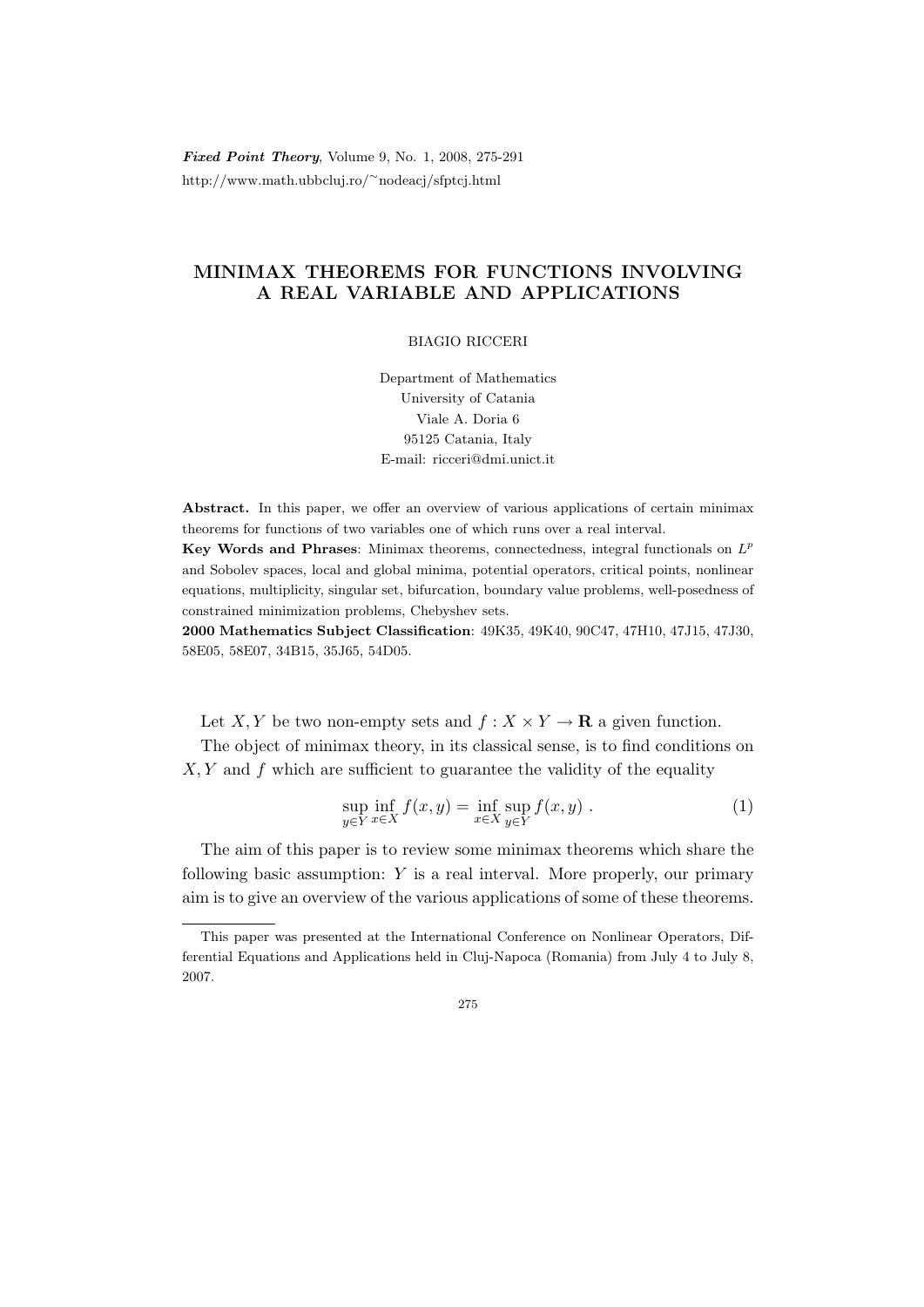Of course, assuming that  $Y$  is a real interval is a severe restriction. But, once we pay such a price, we are then allowed to assume conditions on  $f(\cdot, y)$ which are extremely more general than those appearing in the results where Y is, on the contrary, of general nature.

Let us start with our review.

Probably, the first minimax theorem belonging to the class we are dealing with is due to O. Yu. Borenshtein and V. S. Shul'man ([11]). The statement is as follows:

**Theorem 1.** Let X be a compact metric space and let  $Y \subseteq \mathbb{R}$  be an interval. Assume that f is continuous in  $X \times Y$  and that

- (i) for each  $y \in Y$ , each local minimum of  $f(\cdot, y)$  is a global minimum;
- (ii) for each  $x \in X$ ,  $f(x, \cdot)$  is concave in Y.

Then, equality (1) holds.

Though Theorem 1 is affected by two rather heavy assumptions (that is to say, compactness of X and joint continuity of f in  $X \times Y$ , the authors were able to apply it to give a new proof of the following remarkable result by E. Asplund and V. Pt $ak$  ([1]):

**Theorem 2.** Let H be a real Hilbert space and  $A, B : H \to H$  two continuous linear operators.

Then, for every interval  $I \subseteq \mathbf{R}$ , one has

$$
\inf_{\lambda \in I} ||A - \lambda B||_{\mathcal{L}(H)} = \sup_{||x||=1} \inf_{\lambda \in I} ||A(x) - \lambda B(x)||.
$$

We will come back to Theorem 1 later.

Continuing in chronological order, we find the following result ([47]):

**Theorem 3.** Let  $X$  be a topological space and  $Y$  a compact real interval. Assume that, for each  $\rho \in \mathbf{R}$ ,  $x_0 \in X$ ,  $y_0 \in Y$ , the sets

$$
\{x \in X : f(x, y_0) \le \rho\}
$$

and

$$
\{y \in Y : f(x_0, y) > \rho\}
$$

are connected. In addition, assume that at least one of the following three sets of conditions is satisfied:

 $(h_1)$   $f(x, \cdot)$  is upper semicontinuous in Y for each  $x \in X$ , and  $f(\cdot, y)$  is lower semicontinuous in X for each  $y \in Y$ ;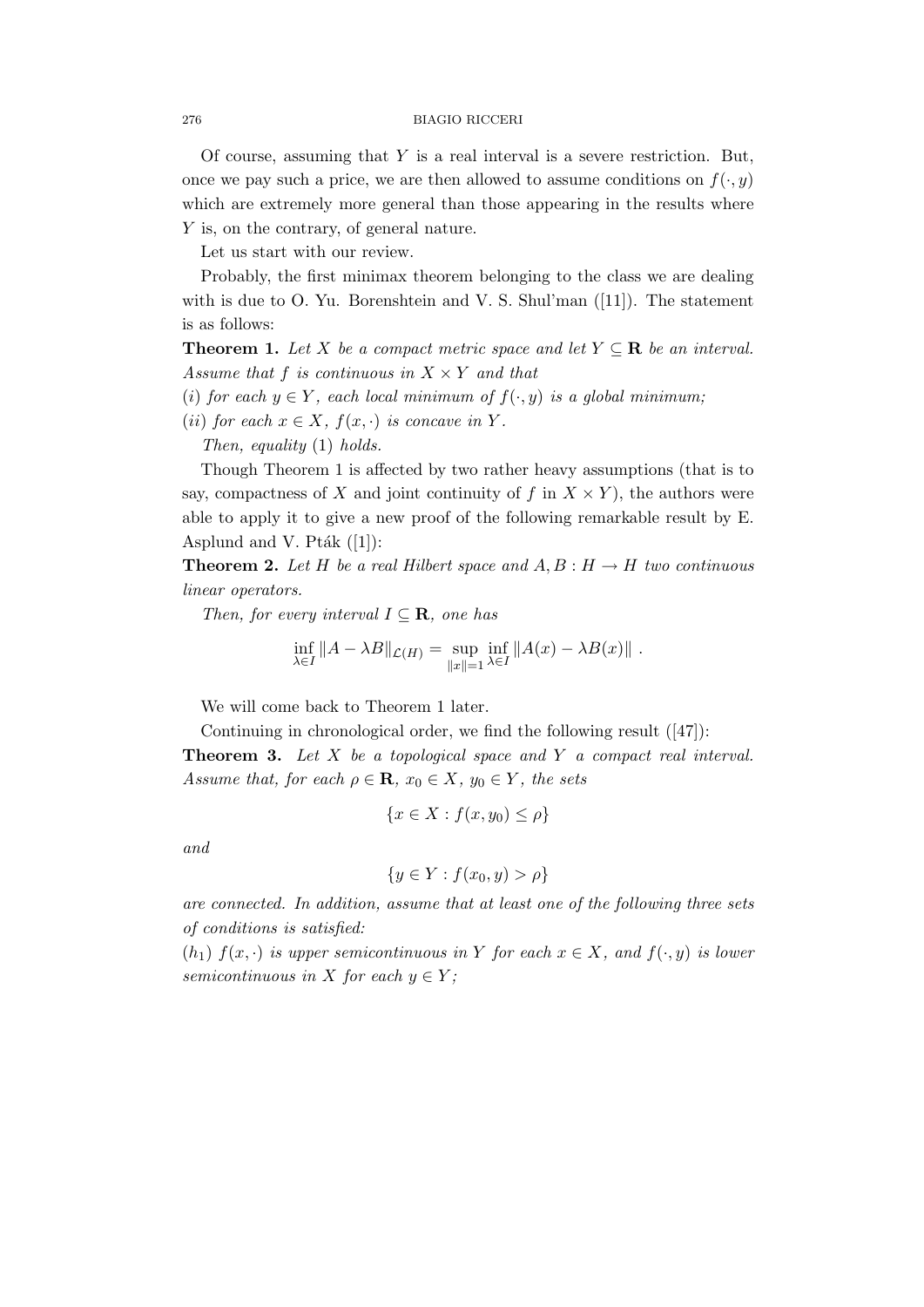- $(h_2)$  f is upper semicontinuous in  $X \times Y$ ;
- $(h_3)$  X is compact, and f is lower semicontinuous in  $X \times Y$ . Then, equality (1) holds.

Theorem 3 has successfully been applied to integral functionals on  $L^p$  spaces. Precisely, let  $(T, \mathcal{F}, \mu)$  be a  $\sigma$ -finite non-atomic measure space, E a real Banach space  $(E \neq \{0\})$ , and p a real number greater than or equal to 1.

Let  $L^p(T, E)$  denote the space of all (equivalence classes of) strongly  $\mu$ measurable functions  $u: T \to E$  such that

$$
\int_T \parallel u(t) \parallel^p d\mu < +\infty
$$

equipped with the norm

$$
\| u \|_{L^p(T,E)} = (\int_T \| u(t) \|^{p} d\mu)^{\frac{1}{p}}.
$$

A set  $D \subseteq L^p(T, E)$  is said to be decomposable if, for every  $u, v \in D$  and every  $S \in \mathcal{F}$ , the function

$$
t \to \chi_S(t)u(t) + (1 - \chi_S(t))v(t)
$$

belongs to S, where  $\chi_S$  denotes the characteristic function of S.

A function  $\varphi: T \times E \to \mathbf{R}$  is said to be sup-measurable if for every strongly  $\mu$ -measurable function  $u : T \to E$ , the function  $t \to \varphi(t, u(t))$  is  $\mu$ -measurable.

In [67], J. Saint Raymond established the following very interesting result: **Theorem 4.** Let  $\varphi : T \times E \to \mathbf{R}$  be a sup-measurable function, and let  $D \subseteq L^p(T, E)$  be a decomposable set.

Then, if we put

$$
S = \{ u \in D : \varphi(\cdot, u(\cdot)) \in L^1(T) \},
$$

for each  $\rho \in \mathbf{R}$ , the set

$$
\left\{ u \in S : \int_T \varphi(t, u(t)) d\mu \le \rho \right\}
$$

is arcwise connected.

Then, applying Theorem 3 via Theorem 4, we get

**Theorem 5.** Let  $Y \subseteq \mathbb{R}$  be a compact interval,  $X \subseteq L^p(T, E)$  a decomposable set,  $\varphi: T \times E \times Y \to \mathbf{R}$  a function which is sup-measurable in  $T \times E$ , and concave in Y. Moreover, assume that  $\varphi(\cdot, u(\cdot), y) \in L^1(T)$  for all  $u \in X$ ,  $y \in Y$ .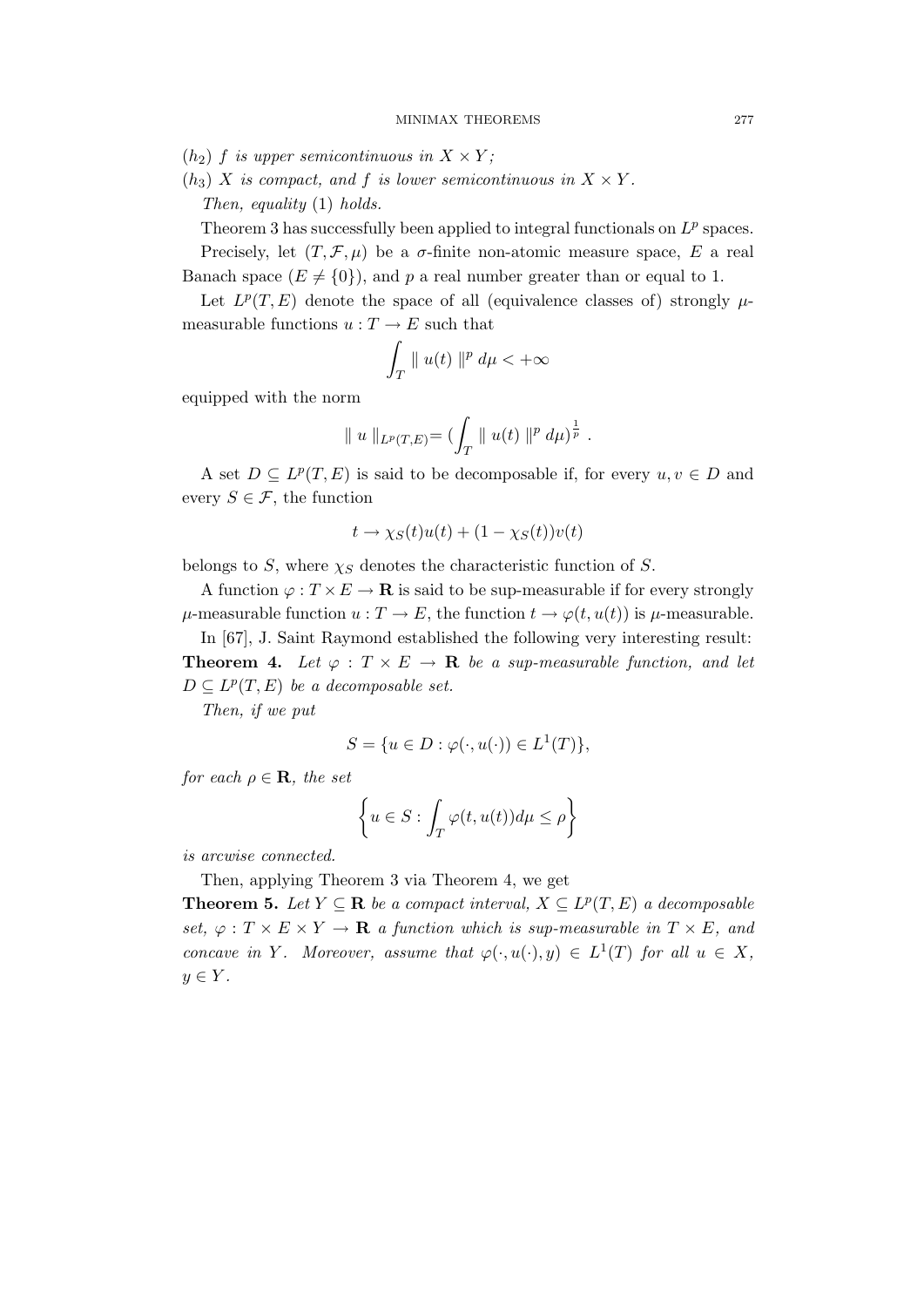Finally, suppose that the functional  $u \to \int_T \varphi(t, u(t), y) d\mu$  is lower semicontinuous in X for each  $y \in Y$ , and that the function  $y \to \int_T \varphi(t, u(t), y) d\mu$ is upper semicontinuous in Y for each  $u \in X$ .

Then, one has

$$
\sup_{y \in Y} \inf_{u \in X} \int_T \varphi(t, u(t), y) d\mu = \inf_{u \in X} \sup_{y \in Y} \int_T \varphi(t, u(t), y) d\mu.
$$

From Theorem 5, in turn, many consequences follow. Let us here recall some of them ([48]-[51]).

**Theorem 6.** Let  $\varphi: T \times E \to \mathbf{R}$  be a sup-measurable function. Assume that there exist  $\alpha \in L^1(T)$ ,  $\gamma_i \in ]0,1[$  and  $\beta_i \in L^{\frac{p}{p-\gamma_i}}(T)$   $(i = 1,...,k)$  such that

$$
-\alpha(t) \leq \varphi(t, x) \leq \alpha(t) + \sum_{i=1}^{k} \beta_i(t) \| x \|^{ \gamma_i}
$$

for almost every  $t \in T$  and for every  $x \in E$ .

Then, for every decomposable linear subspace X of  $L^p(T, E)$  and every closed hyperplane  $V$  of  $X$ , one has

$$
\inf_{u \in V} \int_T \varphi(t, u(t)) d\mu = \inf_{u \in X} \int_T \varphi(t, u(t)) d\mu.
$$

Let us now observe a consequence of Theorem 6 which extends the classical fact that, for  $\gamma \in ]0,1[$ , the topological dual of  $L^{\gamma}(T, E)$  reduces to zero. Precisely, we denote by  $\mathcal M$  the set of all metrics d on  $L^p(T, E)$  of the following type:

$$
d(u, v) = \sum_{i=1}^{k} \int_{T} \beta_i(t) \parallel u(t) - v(t) \parallel^{\gamma_i} d\mu
$$

where  $u, v \in L^p(T, E), \gamma_i \in ]0,1[, \beta_i \in L^{\frac{p}{p-\gamma_i}}(T), \beta_i > 0 \text{ in } T \ (i = 1, ..., k).$ Note that each  $d \in \mathcal{M}$  is a metric inducing a vector topology which is weaker than the  $\|\cdot\|_{L^p(T,E)}$ -topology.

**Theorem 7.** For every  $d \in \mathcal{M}$  and every decomposable linear subspace X of  $L^p(T, E)$ , the topological dual of  $(X, d)$  reduces to zero.

When we take  $X = L^p(T, E)$ , the conclusion of Theorem 6 can be extended to a class of functions  $\varphi$  with a more general growth.

**Theorem 8.** Let  $\varphi : T \times E \to [0, +\infty[$  be such that  $\varphi(\cdot, x)$  is  $\mu$ -measurable for each  $x \in E$  and  $\varphi(t, \cdot)$  is Lipschitzian with Lipschitz constant  $M(t)$  for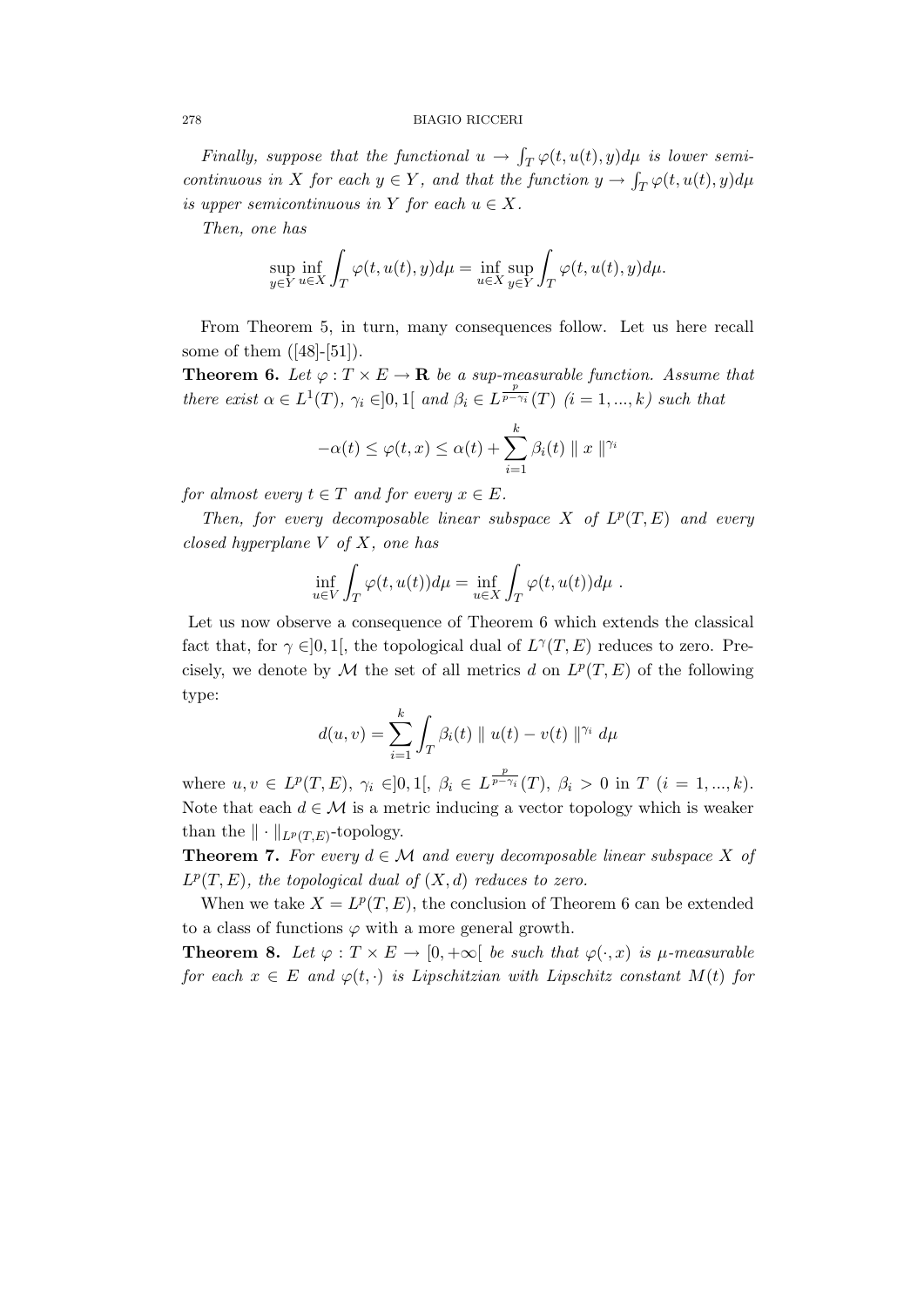almost every  $t \in T$ , where  $M \in L^{\frac{p}{p-1}}(T)$ . Assume that  $\varphi(\cdot,0) \in L^1(T)$  and that there exists a sequence  $\{\lambda_n\}$  in  $[0, +\infty]$ , with  $\lim_{n\to+\infty}\lambda_n = +\infty$ , such that, for almost every  $t \in T$  and for every  $x \in E$ , one has

$$
\lim_{n \to +\infty} \frac{\varphi(t, \lambda_n x)}{\lambda_n} = 0.
$$

Then, for every closed hyperplane V of  $L^p(T, E)$ , one has

$$
\inf_{u \in V} \int_T \varphi(t, u(t)) d\mu = \inf_{u \in L^p(T, E)} \int_T \varphi(t, u(t)) d\mu.
$$

Let us recall that a multifunction  $F: T \to 2^E$  is said to be measurable if, for every open set  $\Omega \subseteq E$ , one has  $\{t \in T : F(t) \cap \Omega \neq \emptyset\} \in \mathcal{F}$ . A function  $u: T \to E$  is a selection of the multifunction  $F: T \to 2^E$  if  $u(t) \in F(t)$  for all  $t \in T$ . We denote by  $\mathcal{S}_F$  the set of all selections of F belonging to  $L^1(T, E)$ .

An application of Theorem 8 gives

**Theorem 9.** Let E be separable, and let  $F: T \to 2^E$  be a measurable multifunction, with non-empty closed values. Assume that  $dist(0, F(\cdot)) \in L^1(T)$ and that there exists a sequence  $\{\lambda_n\}$  in  $[0, +\infty]$ , with  $\lim_{n\to+\infty}\lambda_n = +\infty$ , such that, for almost every  $t \in T$  and for every  $x \in E$ , one has

$$
\lim_{n \to +\infty} \frac{\text{dist}(\lambda_n x, F(t))}{\lambda_n} = 0.
$$

Then,  $S_F$  intersects each closed hyperplane of  $L^1(T, E)$ .

Other related papers are [45], [46] and [27].

Now, come back to Theorem 1. In [68], J. Saint Raymond improved it weakening, in particular, the joint continuity assumption on  $f$ . Indeed, he obtained the following

**Theorem 10.** Let  $X, Y$  be as in Theorem 1, and let  $f$  satisfy the following conditions:

(b<sub>1</sub>) for every  $x \in X$ , the function  $f(x, \cdot)$  is concave and continuous;

(b<sub>2</sub>) for every  $y \in Y$ , the function  $f(\cdot, y)$  is lower semicontinuous;

(b<sub>3</sub>) there exists a set  $D \subseteq Y$ , dense in Y, such that, for every  $y \in D$ , each local minimum of the  $f(\cdot, y)$  is a global minimum.

Then, equality (1) holds.

In [52], we applied Theorem 10 to get the following result: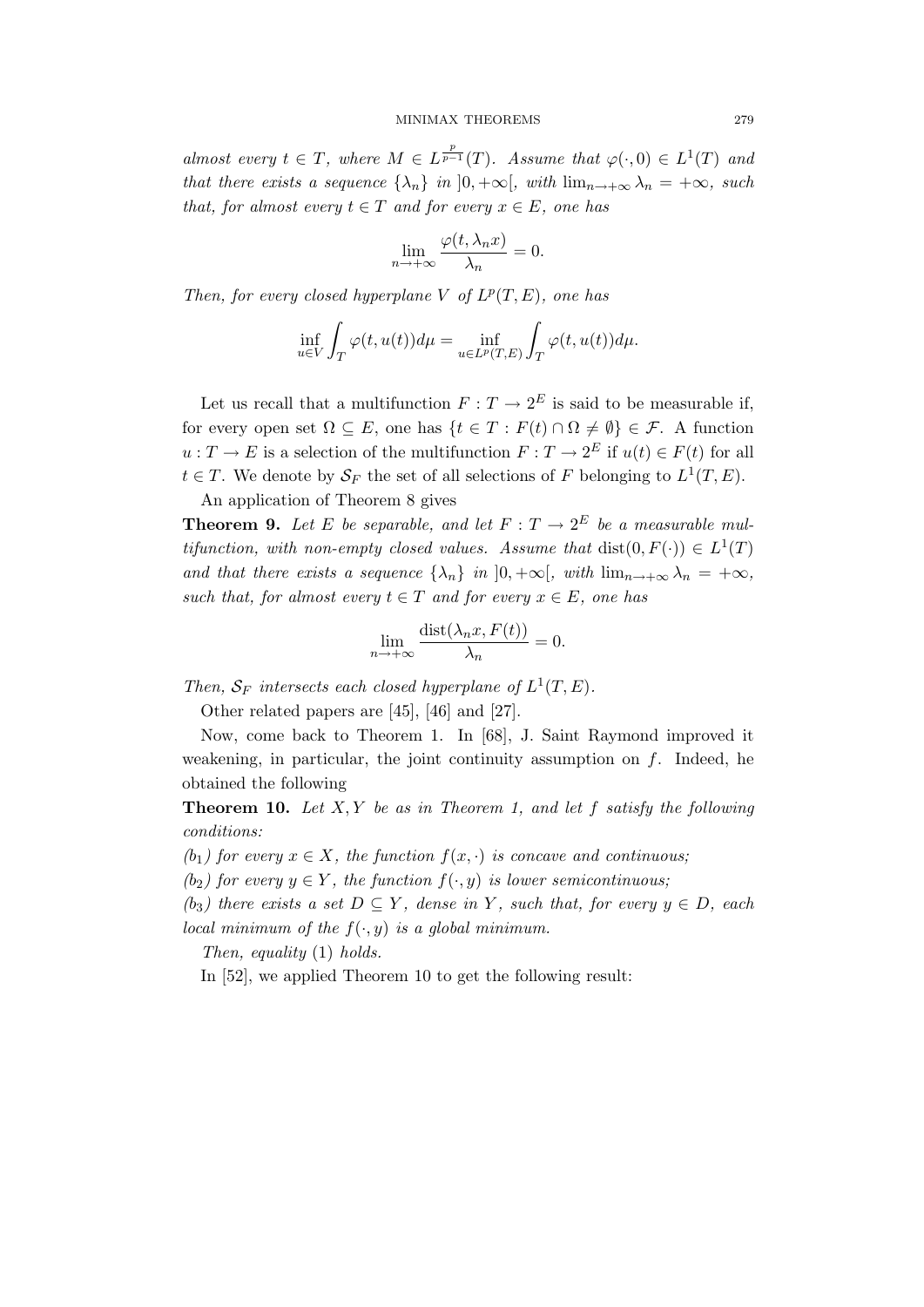**Theorem 11.** Let X be a separable and reflexive real Banach space;  $\Phi: X \to Y$ **R** a sequentially weakly lower semicontinuous  $C^1$  functional whose derivative admits a continuous inverse on  $X^*$ ;  $\Psi : X \to \mathbf{R}$  a  $C^1$  functional with compact derivative;  $I \subseteq \mathbf{R}$  an interval. Assume that

$$
\lim_{\|x\| \to +\infty} (\Phi(x) + \lambda \Psi(x)) = +\infty
$$

for all  $\lambda \in I$ , and that there exists a continuous concave function  $h: I \to \mathbf{R}$ such that

$$
\sup_{\lambda \in I} \inf_{x \in X} (\Phi(x) + \lambda \Psi(x) + h(\lambda)) < \inf_{x \in X} \sup_{\lambda \in I} (\Phi(x) + \lambda \Psi(x) + h(\lambda)) .
$$

Then, there exist an open interval  $J \subseteq I$  and a positive real number  $\rho$  such that, for each  $\lambda \in J$ , the equation

$$
\Phi'(x) + \lambda \Psi'(x) = 0
$$

has at least three solutions in X whose norms are less than  $\rho$ .

In turn, Theorem 11 (jointly with its variants obtained in [7] and in [43]) proved itself to be one of the most used results in the last years for the study of multiple solutions of nonlinear boundary value problems (see, for instance,  $[2]-[10], [18]-[20], [28]-[38], [40]-[44], [69], [70], [73]-[75]).$ 

In [54], we improved Theorem 1 not only weakening the joint continuity assumption on  $f$  (as Saint Raymond did with Theorem 10), but also supposing that X simply is a topological space. Indeed, we obtained the following

**Theorem 12.** Let X be a topological space,  $Y \subseteq \mathbb{R}$  an interval, and let f satisfy the conditions:

(i) for every  $x \in X$ , the function  $f(x, \cdot)$  is quasi-concave and continuous;

(ii) for every  $y \in Y$ , the function  $f(\cdot, y)$  is lower semicontinuous and each of its local minima is a global minimum;

(iii) there exist  $\rho > \sup_Y \inf_X f$  and  $y_0 \in Y$  such that the set

$$
\{x \in X : f(x, y_0) \le \rho\}
$$

is compact.

Then, equality (1) holds.

Theorem 12 was then applied in [56], jointly with a recent result of I. G. Tsar'kov on Chebyshev sets ([72]), to get the following general multiplicity theorem: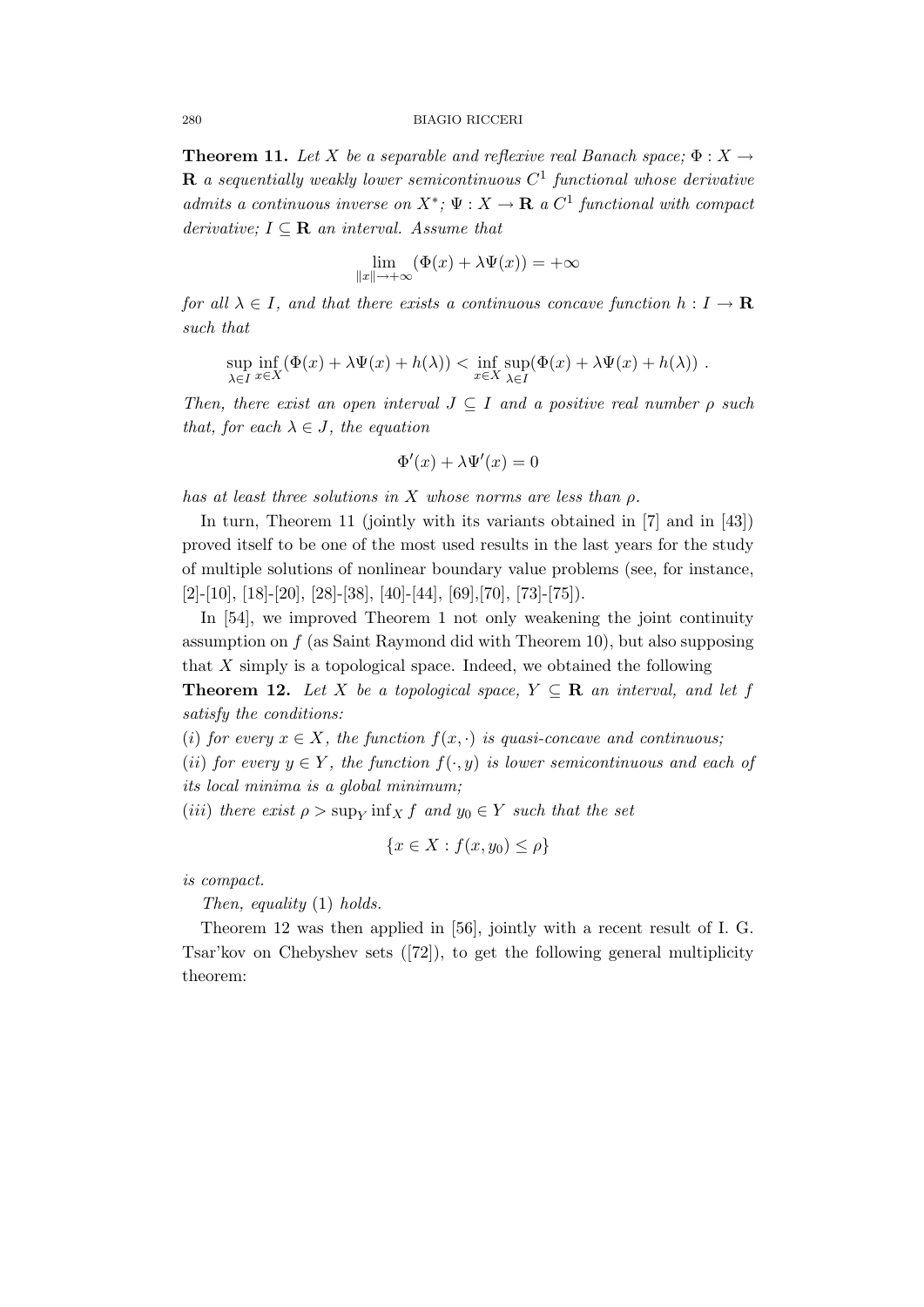**Theorem 13.** Let X be a real Hilbert space and let  $J: X \to \mathbf{R}$  be a  $C^1$ nonconstant functional, with compact derivative, such that

$$
\liminf_{\|x\| \to +\infty} \frac{J(x)}{\|x\|^2} \ge 0.
$$

Then, for each  $r \in ]\inf_X J$ ,  $\sup_X J[$  for which the set  $J^{-1}([- \infty, r])$  is not convex and for each convex set  $S \subseteq X$  dense in X, there exist  $x_0 \in S \cap J^{-1}([r, +\infty[)$ and  $\lambda > 0$  such that the equation

$$
x + \lambda J'(x) = x_0
$$

has at least three solutions.

Theorem 13 has been extended by F. Faraci and A. Iannizzotto ([21]) to a more general class of Banach spaces. Some applications of the method introduced in [56] to differential equations, hemivariational inequalities and discrete boundary value problems can be found in [12], [13], [22], [24], [33].

Let  $H$  be a real Hilbert space.

As usual, for a generic operator  $T : H \to H$ , we say that T is a local homeomorphism at a point  $x_0 \in H$  if there are a neighbourhood U of  $x_0$ and a neighbourhood V of  $T(x_0)$  such that the restriction of T to U is a homeomorphism between U and V. If T is not a local homeomorphism at  $x_0$ , we say that  $x_0$  is a singular point of T.

The set of all singular points of  $T$  is called the singular set of  $T$  and we denote it by  $S_T$ . Clearly, the set  $S_T$  is closed.

In [64], combining the ideas of [56] (so, in particular, making an essential use of Theorem 12) with a remarkable result by R. S. Sadyrkhanov ([66]), we obtained the following

Theorem 14. Let H be an infinite-dimensional real Hilbert space and let  $J: H \to \mathbf{R}$  be a  $C^1$  functional. Assume that J is sequentially weakly lower semicontinuous, not quasi-convex, and positively homogeneous of degree  $\alpha \neq$ 2. If  $\alpha > 2$  assume also that J is non-negative. Denote by T the operator  $x \to x + J'(x)$ . Suppose that T is closed.

Then, both the sets  $S_T$  and  $T(S_T)$  are not  $\sigma$ -compact.

For instance, an application of Theorem 14 gives the following bifurcation result:

**Theorem 15.** Let  $\Omega \subset \mathbb{R}^n$  be a smooth bounded domain, let  $\beta \in L^{\infty}(\Omega)$ , with ess sup $_0\beta > 0$ , and let  $q \in ]0,1[$ .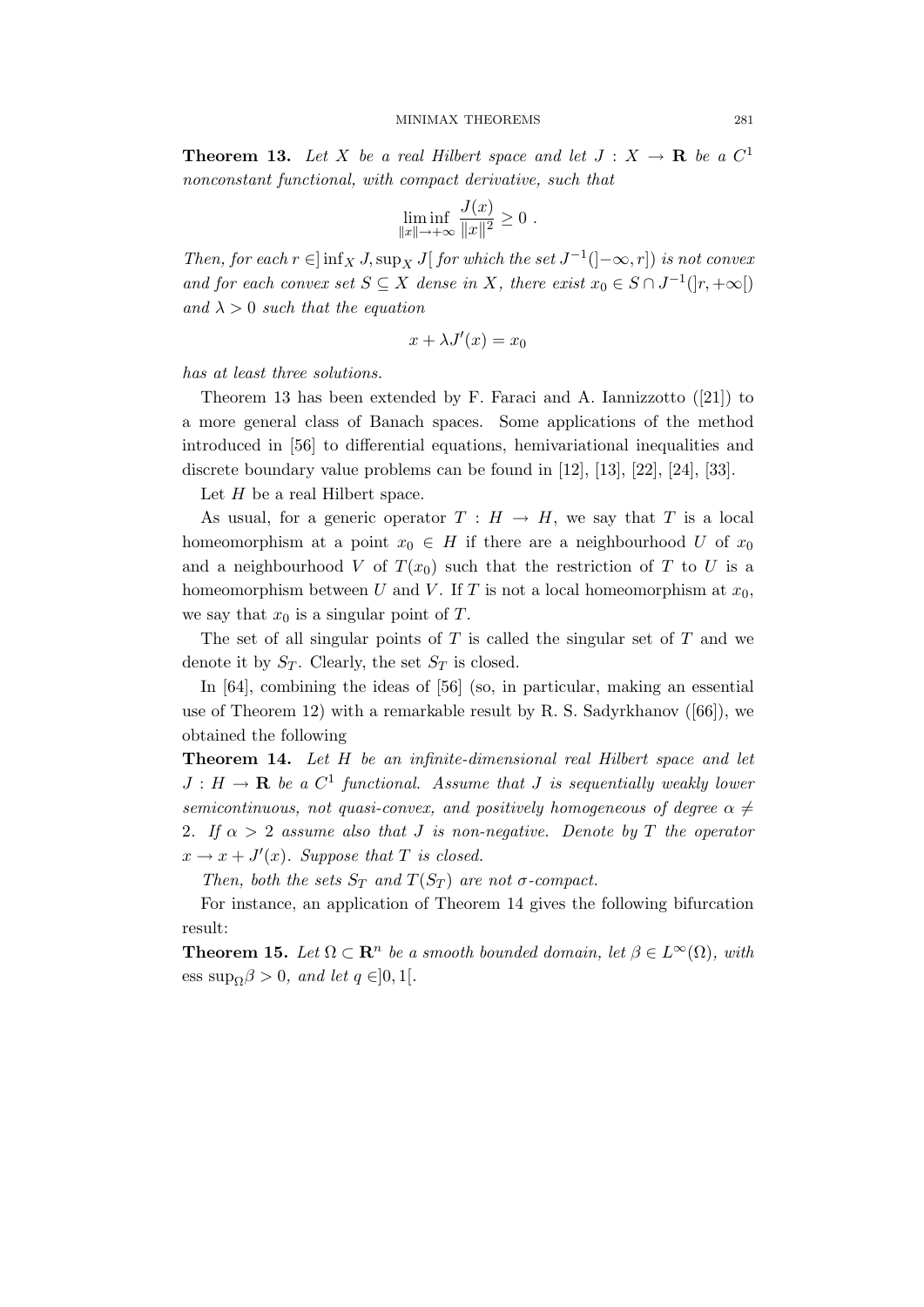For each  $\varphi \in H_0^1(\Omega)$ , denote by  $\Lambda_{\varphi}$  the set of all weak solutions of the problem

$$
\begin{cases}\n-\Delta u = \beta(x)|u + \varphi(x)|^{q-1}(u + \varphi(x)) & \text{in} \quad \Omega \\
u = 0 & \text{on} \quad \partial\Omega\n\end{cases}
$$

Then, there exist two closed, not  $\sigma$ -compact sets  $A, B \subset H_0^1(\Omega)$  with the following properties:

(i) for each  $\varphi \in B$  there exist  $w \in A$  and three sequences  $\{u_k\}, \{v_k\}$  and  $\{\varphi_k\}$ in  $H_0^1(\Omega)$  such that

$$
\lim_{k \to \infty} u_k = \lim_{k \to \infty} v_k = w - \varphi, \ \lim_{k \to \infty} \varphi_k = \varphi
$$

and, for each  $k \in \mathbb{N}$ ,

$$
u_k \neq v_k \text{ and } u_k, v_k \in \Lambda_{\varphi_k} ;
$$

(ii) for each  $\varphi \in H_0^1(\Omega) \setminus B$ , the set  $\Lambda_{\varphi}$  is non-empty, finite and disjoint from  $A - \varphi$ .

Another application of Theorem 14 can be found in [26].

Recently, in [58], [63], we revisited Theorem 3, proving the following

**Theorem 16.** Let X be a topological space,  $Y \subseteq \mathbb{R}$  an interval and let  $f(x, \cdot)$ be upper semicontinuous for each  $x \in X$ . Assume that there exist a number  $\rho^*$  > sup<sub>Y</sub> inf<sub>X</sub> f, a point  $\hat{y} \in Y$  and a set  $D \subseteq Y$ , dense in Y, such that for each  $\rho \in ]-\infty, \rho^*[$ , the following conditions hold:

(i) the set  $\{y \in Y : f(x, y) > \rho\}$  is an interval for all  $x \in X$ ;

(ii) the set  $\{x \in X : f(x,y) \leq \rho\}$  is closed for all  $y \in Y$  and compact for  $y = \hat{y}$ , while the set  $\{x \in X : f(x, y) < \rho\}$  is connected for all  $y \in D$ .

Then, equality (1) holds.

Here is a consequence of Theorem 16.

**Theorem 17.** Let  $X$  be a reflexive real Banach space and  $Y$  a real interval. Assume that  $f(x, \cdot)$  is concave in Y for all  $x \in X$  and that  $f(\cdot, y)$  is continuous, coercive and sequentially weakly lower semicontinuous in X for all  $y \in Y$ . Further, assume that

$$
\sup_Y \inf_X f < \inf_X \sup_Y f \, .
$$

Then, for each  $\rho > \sup_Y \inf_X f$ , there exist a non-empty open set  $A \subseteq Y$  with the following property: for every  $\lambda \in A$  and every sequentially weakly lower semicontinuous functional  $g: X \to \mathbf{R}$ , there exists  $\delta > 0$ , such that, for each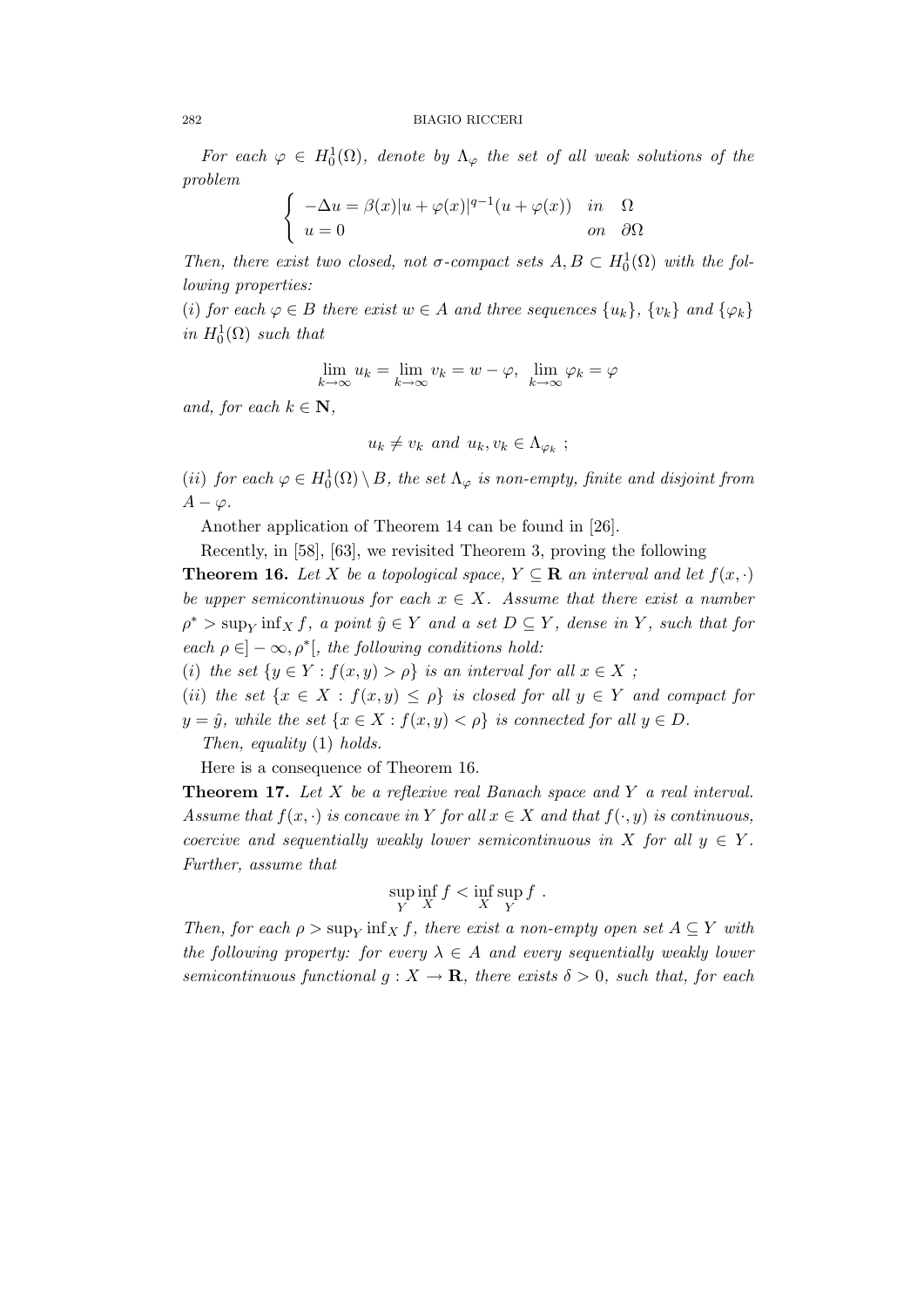$\mu \in [0, \delta],$  the functional  $f(\cdot, \lambda) + \mu g(\cdot)$  has at least two local minima lying in the set  $\{x \in X : f(x, \lambda) < \rho\}.$ 

There are already several papers where Theorem 17 has been applied to differential problems (see [14]-[17], [23], [39]).

For instance, one obtains results of this kind:

**Theorem 18.** Let  $\varphi : \mathbf{R} \to \mathbf{R}$  be a continuous function and let  $F(x) =$  $\int_0^x \varphi(t) dt$ . Assume that

$$
\limsup_{|x| \to +\infty} \frac{F(x)}{x^2} \le 0
$$

and that there is  $r > 0$  such that

$$
\sup_{|x| \le 2\sqrt{r}} F(x) < 2r \sup_{|x| > \sqrt{2r}} \frac{F(x)}{x^2} \, .
$$

Then, there exist  $\rho > 0$  and a non-empty open set  $A \subset ]0, +\infty[$  with the following property: for each  $\lambda \in A$  and for each continuous function  $g : [0,1] \times \mathbf{R} \rightarrow$ **R**, there exists  $\delta > 0$  such that, for every  $\mu \in [0, \delta]$ , the problem

$$
\begin{cases}\n-u'' + u = \lambda \varphi(u) + \mu g(t, u) & \text{in} \quad [0, 1] \\
u'(0) = u'(1) = 0\n\end{cases}
$$

has at least three classical solutions whose norms in  $H^1(0,1)$  are less than  $\rho$ .

Finally, let us arrive to the last minimax theorem of the present review. It reads as follows ([65]):

**Theorem 19.** Let X be a Hausdorff topological space and  $Y \subseteq \mathbb{R}$  be an interval. Assume that there exist a number  $\rho^*$  > sup<sub>Y</sub> inf<sub>X</sub> f and a point  $\hat{y} \in Y$  such that, for each  $\rho \leq \rho^*$ , the following conditions hold:

(i) the set  $\{y \in Y : f(x, y) > \rho\}$  is connected for all  $x \in X$ ;

(ii) the set  $\{x \in X : f(x,y) \leq \rho\}$  is sequentially closed for all  $y \in Y$  and sequentially compact for  $y = \hat{y}$ ;

(iii) for each compact interval  $I \subseteq Y$  for which  $\sup_I \inf_X f < \rho$ , there exists a continuous function  $\varphi: I \to X$  such that  $f(\varphi(y), y) < \rho$  for all  $y \in I$ .

Then, equality (1) holds.

Theorem 19 has been the main tool that we have used to obtain a very general well-posedness result: Theorem 20 below.

Before stating it, let us introduce some notation.

Let X be a Hausdorff topological space, let  $a, b$  be two numbers in  $[-\infty, +\infty]$ , with  $a < b$ , and let  $J, \Phi : X \to \mathbf{R}$  be two given functions.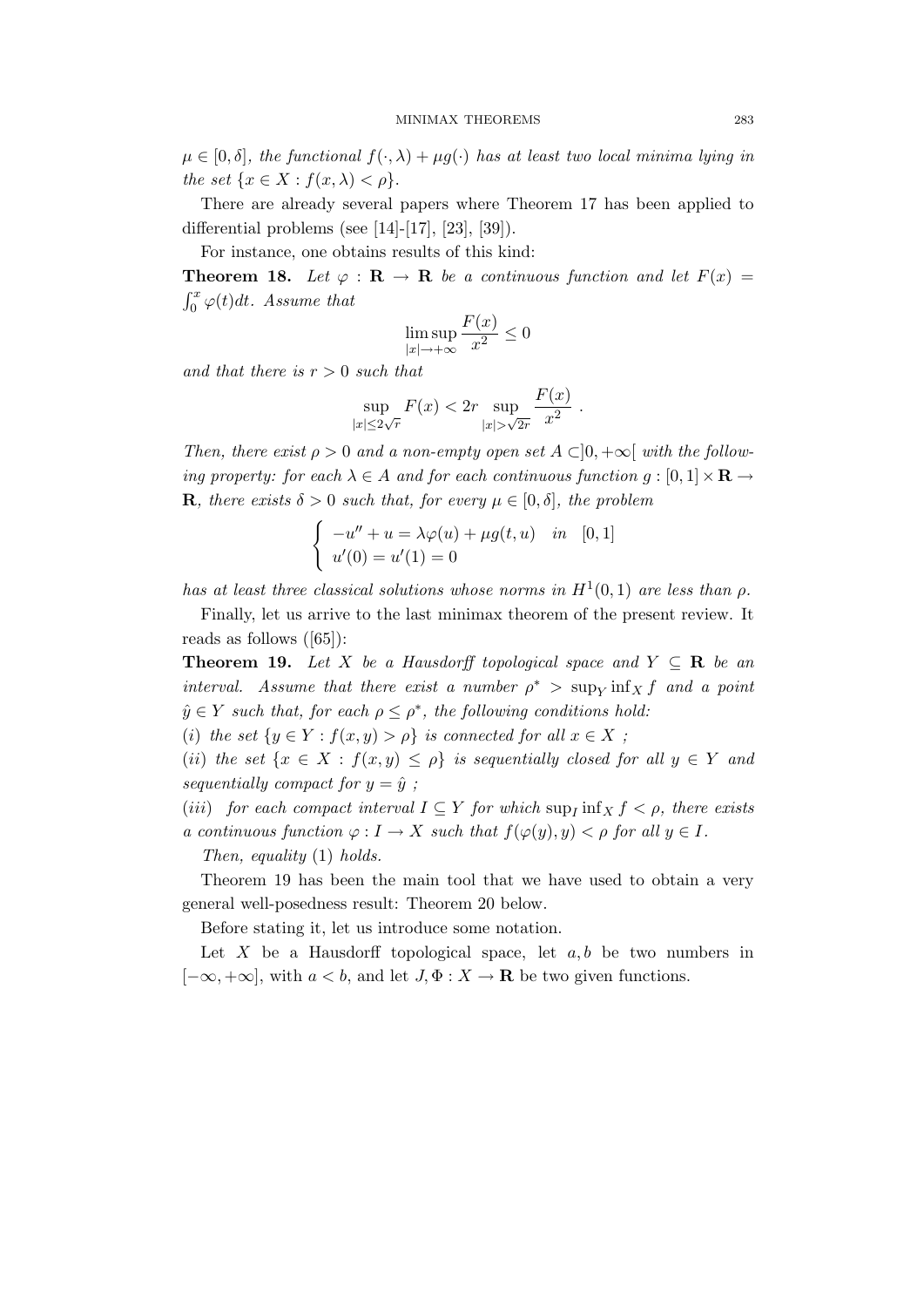If  $a \in \mathbf{R}$  (resp.  $b \in \mathbf{R}$ ), we denote by  $M_a$  (resp.  $M_b$ ) the set of all global minima of the function  $J + a\Phi$  (resp.  $J + b\Phi$ ), while if  $a = -\infty$  (resp.  $b =$  $+\infty$ ),  $M_a$  (resp.  $M_b$ ) stands for the empty set. We adopt the conventions  $\inf \emptyset = +\infty$ ,  $\sup \emptyset = -\infty$ .

We set

$$
\alpha := \max \left\{ \inf_{X} \Phi, \sup_{M_b} \Phi \right\},\
$$

$$
\beta := \min \left\{ \sup_{X} \Phi, \inf_{M_a} \Phi \right\}.
$$

A usual, given a function  $\varphi : X \to \mathbf{R}$  and a set  $C \subseteq X$ , we say that the problem of minimizing  $\varphi$  over C is well-posed if the following two conditions hold:

- the restriction of  $\varphi$  to C has a unique global minimum, say  $\hat{x}$ ;
- every sequence  $\{x_n\}$  in C such that  $\lim_{n\to\infty} \varphi(x_n) = \inf_C \varphi$  converges to  $\hat{x}$ . We then have

**Theorem 20.** Assume that  $\alpha < \beta$  and that, for each  $\lambda \in ]a, b[$ , the function  $J + \lambda \Phi$  has sequentially compact sub-level sets and admits a unique global minimum in X.

Then, for each  $r \in ]\alpha, \beta[$ , the problem of minimizing J over  $\Phi^{-1}(r)$  is wellposed.

Moreover, if we denote by  $\hat{x}_r$  the unique global minimum of  $J_{|\Phi^{-1}(r)}$  ( $r \in$  $|\alpha, \beta|$ , the functions  $r \to \hat{x}_r$  and  $r \to J(\hat{x}_r)$  are continuous in  $|\alpha, \beta|$ .

When  $a = 0$  and  $b = +\infty$ , it is also interesting to reformulate Theorem 20 in terms of an alternative, stressing, in this way, the variety of its possible uses.

**Theorem 21.** Assume that, for each  $\lambda > 0$ , the function  $J + \lambda \Phi$  has sequentially compact sub-level sets.

Then, at least one of the following assertions holds:

 $(i)$  J has at least one global minimum.

(ii) There exists  $\lambda^* > 0$  such that the function  $J + \lambda^* \Phi$  has at least two global minima .

(iii) For each  $r \in ]\inf_X \Phi, \sup_X \Phi[$ , the problem of minimizing J over  $\Phi^{-1}(r)$ is well-posed and, if  $\hat{x}_r$  denotes the unique global minimum of  $J_{|\Phi^{-1}(r)}$ , the functions  $r \to \hat{x}_r$  and  $r \to J(\hat{x}_r)$  are continuous in  $\left| \inf_X \Phi, \sup_X \Phi \right|$ .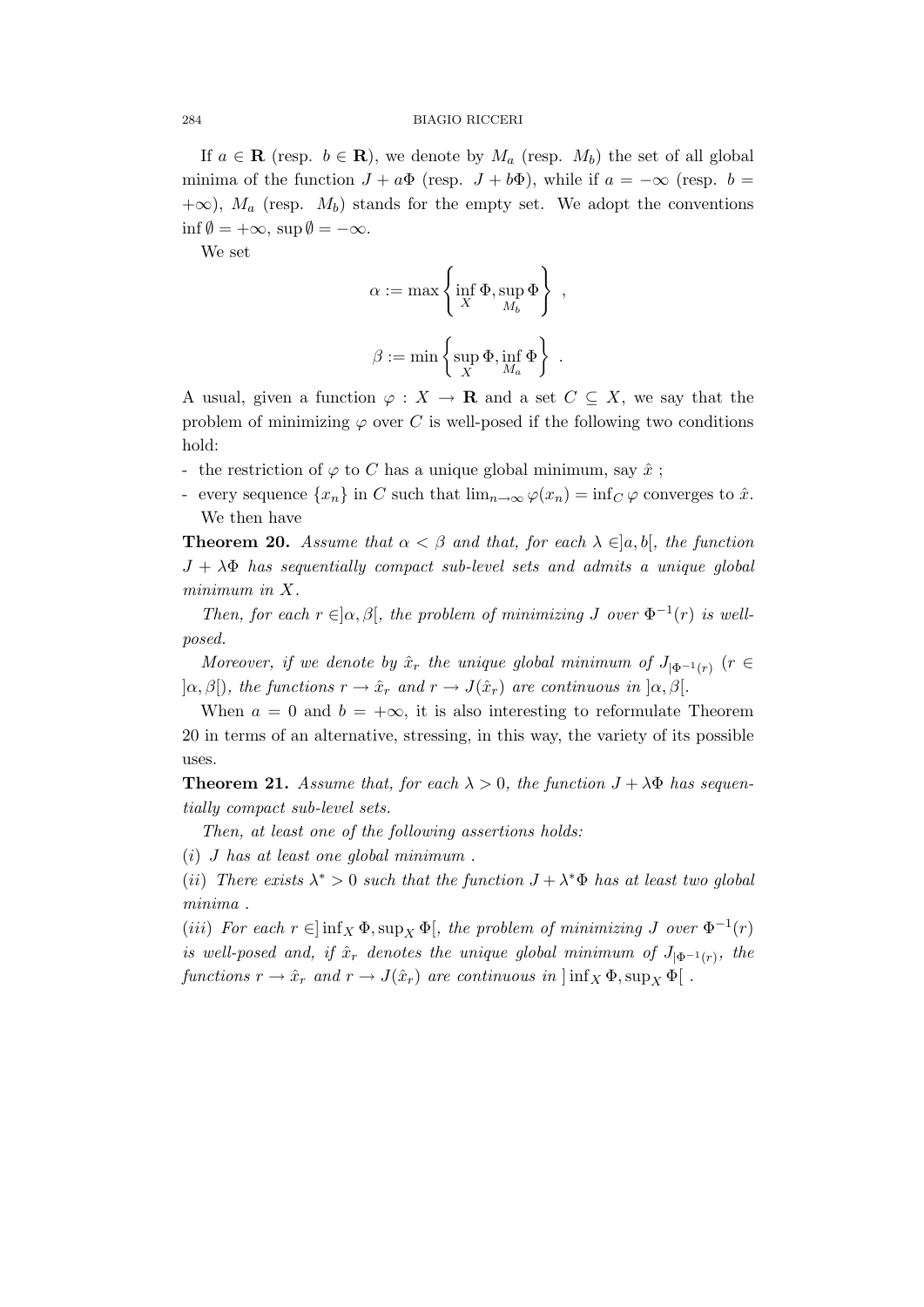Theorem 20 is the definitive abstract result coming out from the minimax method that we had previously developed in specific settings ([59]-[62]). In these latter papers, for instance, we obtained the following two results. The symbol  $B(x, r)$  (resp.  $S(x, r)$ ) stands for the closed ball (resp. the sphere) of radius r centered at x.

**Theorem 22.** Let X be a real Hilbert space and let  $J: X \to \mathbf{R}$  be a  $C^1$ functional with locally Lipschitzian derivative.

Then, for each  $x_0 \in X$  with  $J'(x_0) \neq 0$ , there exists  $\delta > 0$  such that, for every  $r \in ]0, \delta[$ , one has

$$
\inf_{B(x_0,r)} J = \inf_{S(x_0,r)} J
$$

and the problems of minimizing J over  $S(x_0, r)$  and over  $B(x_0, r)$  are wellposed.

Moreover, if we denote by  $\hat{x}_r$  the unique global minimum of  $J_{|S(x_0,r)}$  ( $r \in$  $]0,\delta[$ ), the function  $r \to \hat{x}_r$  is Lipschitzian in  $]0,\delta[$ .

Let  $\Omega \subset \mathbb{R}^n$  be a smooth bounded domain.

The space  $H^1(\Omega)$  is endowed with the usual norm

$$
||u|| = \left(\int_{\Omega} (|\nabla u(x)|^2 + |u(x)|^2) dx\right)^{\frac{1}{2}}.
$$

**Theorem 23.** Let  $\varphi : \mathbf{R}^{n+1} \to \mathbf{R}$  be a  $C^1$  function whose gradient is nonconstant and Lipschitzian (with respect to the Euclidean metric), and let V be a closed linear subspace of  $H^1(\Omega)$  containing a  $v_0$  such that

$$
\int_{\Omega} (\varphi_{\xi}(0)v_0(x) + \nabla_{\eta}\varphi(0)\nabla v_0(x))dx \neq 0.
$$

Denote by  $M_L$  the set (possibly empty) of all global minima of the restriction to V of the functional

$$
u \to \frac{L}{2} ||u||^2 + \int_{\Omega} \varphi(u(x), \nabla u(x)) dx ,
$$

where L is the Lipschitz constant of  $\nabla\varphi$ .

Then,  $0 \notin M_L$  and for every  $r \in ]0, \text{dist}(0, M_L)]$  the problem of minimizing the functional

$$
u \to \int_{\Omega} \varphi(u(x), \nabla u(x)) dx
$$

over the sphere  $\{u \in V : ||u|| = r\}$  is well-posed.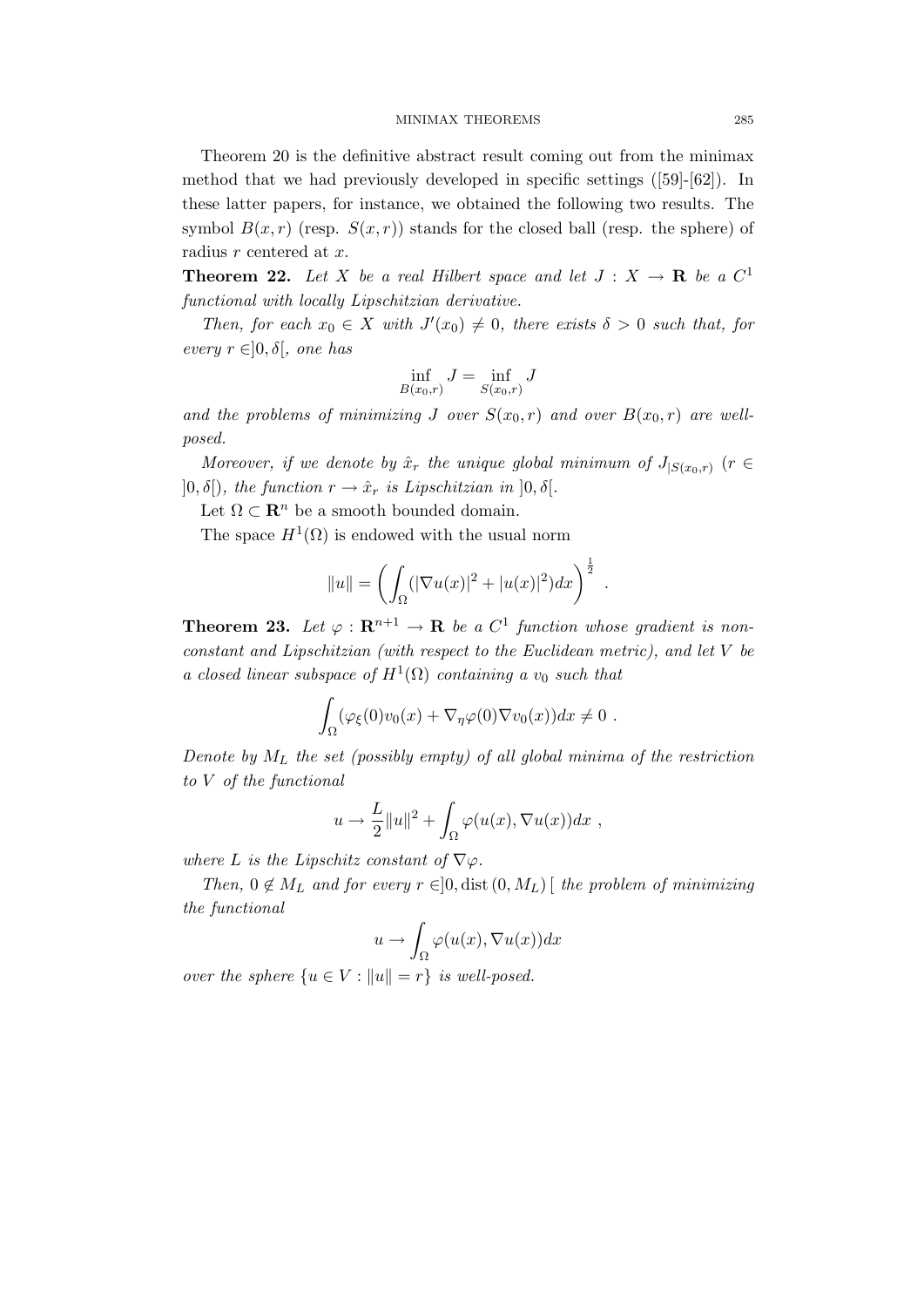F. Faraci and A. Iannizzotto in [25], using the ideas of [62], proved the following best approximation result:

**Theorem 24.** Let X be a real Hilbert space, let C be a non-empty subset of X. For each  $r > 0$ , set

$$
A_r = \{x \in X : dist(x, C) \ge r\} .
$$

Then, for every  $y \in X \setminus \overline{conv}(C)$  and every  $r > 0$ , the problem of minimizing the function

$$
x \to \|x - y\|
$$

over  $A_r$  is well-posed.

In connection with Theorem 24, the following problem arises:

PROBLEM 1. Is there a subset C of X such that, for some  $r > 0$ , the set  $A_r$  is not convex and, for every  $y \in \overline{conv}(C)$ , there is a unique  $\hat{x} \in A_r$  for which

$$
\|\hat{x} - y\| = \text{dist}(y, A_r)
$$
?

In view of Theorem 24, a positive answer to Problem 1 would provide an example of a not convex Chebyshev set in a Hilbert space, solving a classical problem still open.

Here are the two last results of this review.

Let us recall that a set in a topological space is said to be totally disconnected if each of its connected components is a singleton.

A joint application of Theorem 21 with Theorem 2 of [55] gives

**Theorem 25.** Let X be a real Hilbert space and let  $J: X \to \mathbf{R}$  be a  $C^1$ functional, with compact derivative, such that

$$
\liminf_{\|x\|\to+\infty}\frac{J(x)}{\|x\|^2}\geq 0.
$$

Then, at least one of the following assertions holds:

(a) J has at least one global minimum.

(b) There exists  $\lambda^* > 0$  such that, for every  $C^1$  functional  $\Phi : X \to \mathbf{R}$ , with compact derivative, satisfying

$$
\liminf_{\|x\|\to+\infty}\frac{\Phi(x)}{\|x\|^2} > -\infty ,
$$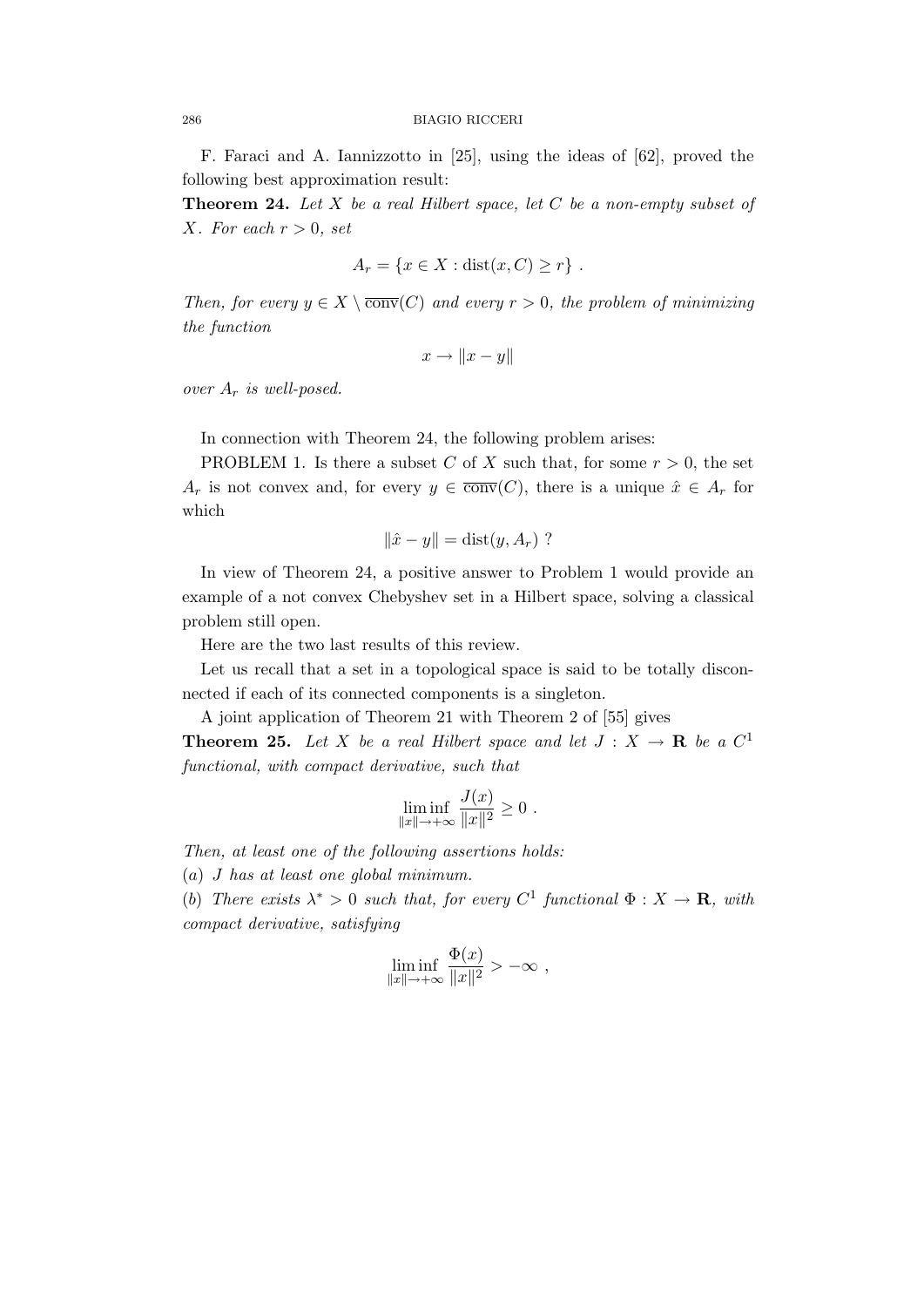there exists  $\delta > 0$  such that, for each  $\mu \in [0, \delta]$ , the equation

 $x + \lambda^* J'(x) + \mu \Phi'(x) = 0$ 

has at least three solutions.

(c) There exists  $\hat{\lambda} > 0$  such that the set of all global minima of the functional

$$
x \to ||x||^2 + \hat{\lambda}J(x)
$$

is not totally disconnected.

(d) For each 
$$
r > 0
$$
, the problem of minimizing J over  $S(0,r)$  is well-posed.

Finally, a joint application of Theorem 21 with Theorem 1 of [57] gives **Theorem 26.** Let  $\varphi : \mathbf{R} \to \mathbf{R}$  be a continuous function such that, for each  $\lambda > 0$  and each non-degenerate interval I, there is  $x \in I$  with  $\varphi(x) \neq \lambda x$ . Let  $F(x) = \int_0^x \varphi(t)dt$ . Assume that there exists  $x_0 > 0$  such that

$$
F(-x_0)=F(x_0).
$$

Finally, suppose that F has no global maxima in  $\bf{R}$  and that

$$
\lim_{|x|\to+\infty}\frac{\varphi(x)}{x}=0.
$$

Then, for each positive and continuous function  $\alpha : [0,1] \to \mathbf{R}$ , there exist  $\lambda^*$ 0 with the following property: for each continuous function  $g:[0,1]\times \mathbf{R}\to \mathbf{R}$ there exists  $\delta > 0$  such that, for every  $\mu \in [0, \delta]$ , the problem

$$
\begin{cases}\n-u'' + \alpha(t)u = \lambda^* \alpha(t)\varphi(u) + \mu g(t, u) & \text{in} \quad [0, 1] \\
u'(0) = u'(1) = 0\n\end{cases}
$$

admits at least three classical solutions.

# **REFERENCES**

- $[1]$  E. Asplund and V. Pták, A minimax inequality for operators and a related numerical range, Acta Math., 126(1971), 53-62.
- [2] Z.B. Bai and W.G. Ge, Existence of three positive solutions for some second-order boundary value problems, Comput. Math. Appl., 48(2004), 699-707.
- [3] G. Barletta and R. Livrea, *Existence of three periodic solutions for a non autonomous* system, Matematiche, 57(2002), 205-215.
- [4] G. Bonanno, Existence of three solutions for a two point boundary value problem, Appl. Math. Lett., 13(2000), 53-57.
- [5] G. Bonanno, A minimax inequality and its applications to ordinary differential equations, J. Math. Anal. Appl., 270(2002), 210-229.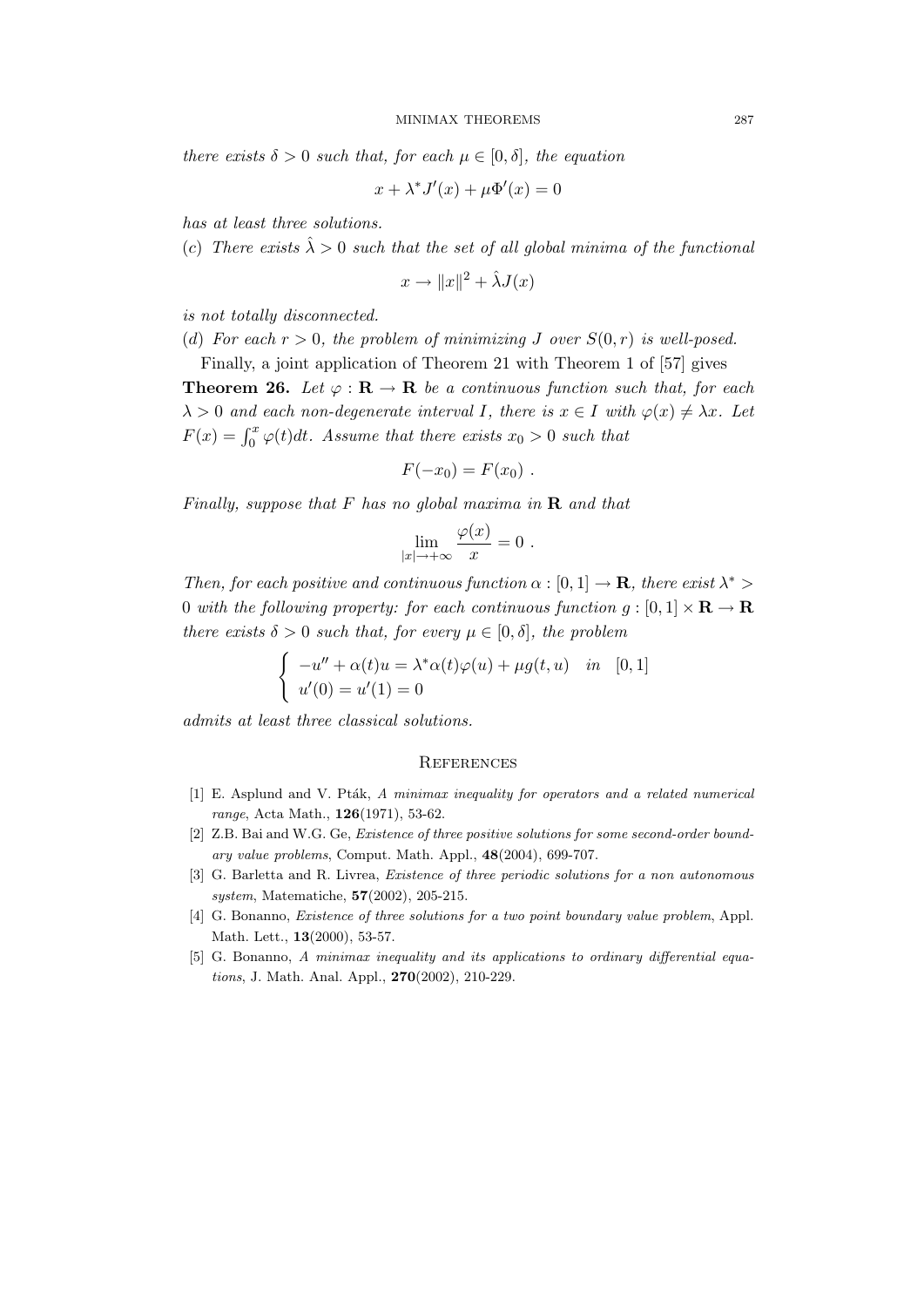- [6] G. Bonanno, Multiple solutions for a Neumann boundary value problem, J. Nonlinear Convex Anal., 4(2003), 287-290.
- [7] G. Bonanno, Some remarks on a three critical points theorem, Nonlinear Anal., 54(2003), 651-665.
- [8] G. Bonanno and P. Candito, Three solutions to a Neumann problem for elliptic equations involving the p-Laplacian, Arch. Math. (Basel),  $80(2003)$ ,  $424-429$ .
- [9] G. Bonanno and R. Livrea, Multiplicity theorems for the Dirichlet problem involving the p-Laplacian, Nonlinear Anal., 54(2003), 1-7.
- [10] G. Bonanno and P. Candito, On a class of nonlinear variational-hemivariational inequalities, Appl. Anal., 83(2004), 1229-1244.
- [11] O. Yu. Borenshtein and V. S. Shul'man, A minimax theorem, Math. Notes, 50(1991), 752-754.
- [12] B.E. Breckner and Cs. Varga, A multiplicity result for gradient-type systems with nondifferentiable term, Acta Math. Hungar., 118 (2008), 85-104.
- [13] B.E. Breckner, A. Horváth and Cs. Varga, A multiplicity result for a special class of gradient-type systems with non-differentiable term, Nonlinear Anal., to appear.
- [14] F. Cammaroto, A. Chinnì and B. Di Bella, *Multiple solutions for a two point boundary* value problem, J. Math. Anal. Appl., **323**(2006), 530-534.
- [15] F. Cammaroto, A. Chinnì and B. Di Bella, *Multiple solutions for a quasilinear elliptic* variational system on strip-like domains, Proc. Edinb. Math. Soc., 50 (2007), 597-603.
- [16] F. Cammaroto, A. Chinnì and B. Di Bella, *Multiplicity results for nonlinear Schrödinger* equation, Glasg. Math. J., 49 (2007), 423-429.
- [17] F. Cammaroto, A. Chinnì and B. Di Bella, *Multiple solutions for a Dirichlet problem* involving the p-Laplacian, Dynam. Systems Appl., 16 (2007), 673-679.
- [18] G. Cordaro, On a minimax problem of Ricceri, J. Inequal. Appl., 6(2001), 261-285.
- [19] G. Cordaro, Three periodic solutions to an eigenvalue problem for a class of second order Hamiltonian systems, Abstr. Appl. Anal., 18(2003), 1037-1045.
- [20] G. Cordaro, Further results related to a minimax problem of Ricceri, J. Inequal. Appl., (2005), 523-533.
- [21] F. Faraci and A. Iannizzotto, An extension of a multiplicity theorem by Ricceri with an application to a class of quasilinear equations, Studia Math.,  $172(2006)$ , 275-287.
- [22] F. Faraci, A. Iannizzotto, H. Lisei and Cs. Varga, A multiplicty result for hemivariational inequalities, J. Math. Anal. Appl., **330**(2007), 683-698.
- [23] F. Faraci, A. Iannizzotto, P. Kupán and Cs. Varga, *Existence and multiplicity results* for hemivariational inequalities two parameters, Nonlinear Anal.,  $67(2007)$ , 2654-2669.
- [24] F. Faraci and A. Iannizzotto, Multiplicity theorems for discrete boundary value problems, Aequationes Math., 74(2007), 111-118.
- [25] F. Faraci and A. Iannizzotto, A conjecture for finding non-convex Chebyshev sets in Hilbert spaces, SIAM J. Optim., 19(2008), 211-216.
- [26] F. Faraci and A. Iannizzotto, Bifurcation for second order Hamiltonian systems with periodic boundary conditions, Abstr. Appl. Anal., 2008, Art. ID 756934, 13 pp.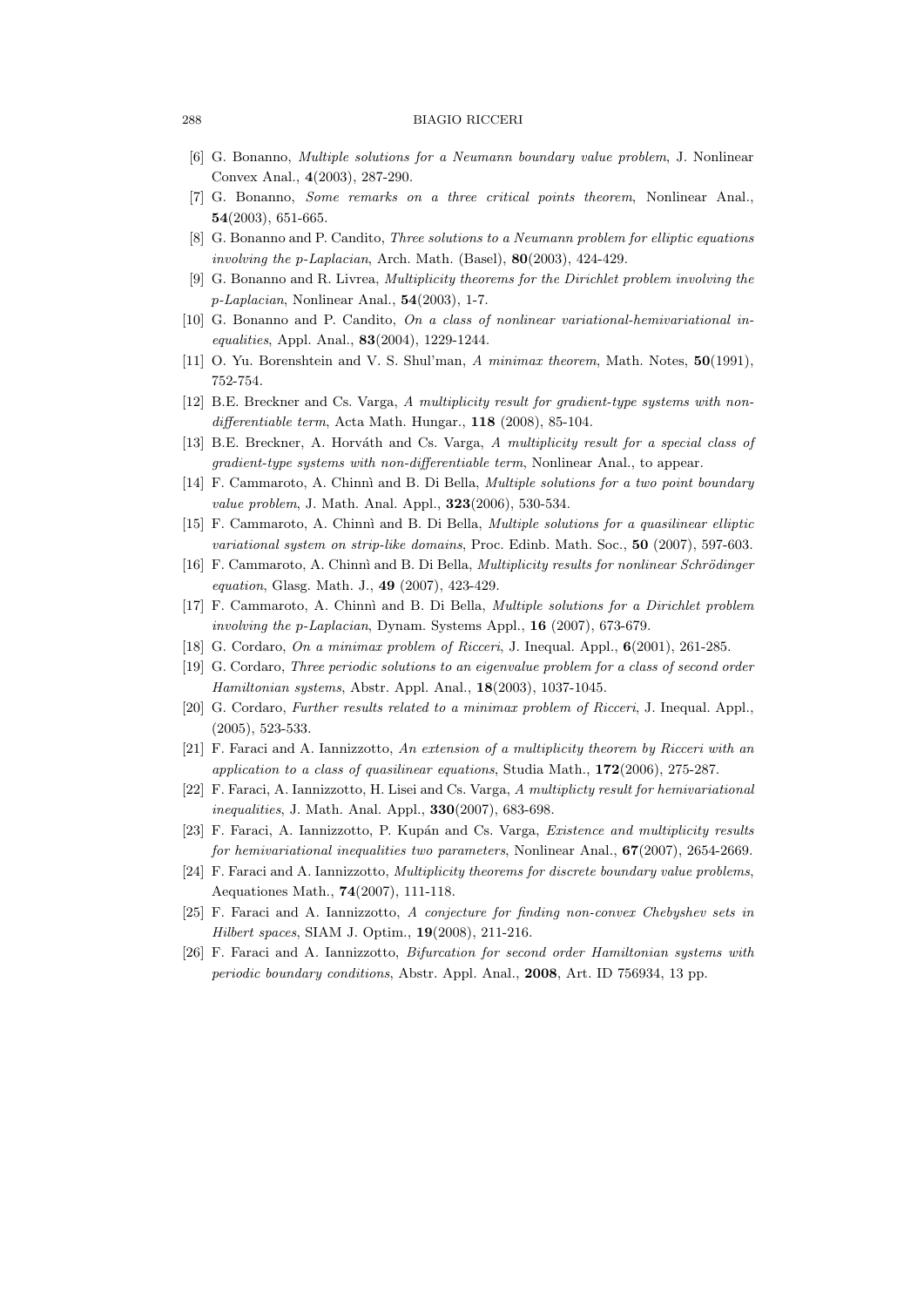# MINIMAX THEOREMS 289

- [27] E. Giner, Lower bounds for integral functionals: a variational property, preprint.
- [28] A. Kristály, Multiplicity results for an eigenvalue problem for hemivariational inequalities in strip-like domains, Set-Valued Anal., 13(2005), 85-103.
- $[29]$  A. Kristály, Existence of two nontrivial solutions for a class of quasilinear elliptic variational systems on strip-like domains, Proc. Edinb. Math. Soc., 48(2005), 465-477.
- [30] A. Kristály and Cs. Varga, On a class of nonlinear eigenvalue problems in  $\mathbb{R}^N$ , Math. Nachr., 278(2005), 1756-1765.
- $[31]$  A. Kristály, A double eigenvalue problem for Schrödinger equations involving sublinear nonlinearities at infinity, Electron. J. Differential Equations 2007, No 42, 11 pp. (electronic).
- [32] A. Kristály and Cs. Varga, *Multiple solutions for elliptic problems with singular and* sublinear potentials, Proc. Amer. Math. Soc., 135(2007), 2121-2126.
- [33] A. Kristály, *Multiple solutions for a sublinear Schrödinger equation*, NoDEA Nonlinear Differential Equations Appl., 14(2007), 291-301.
- [34] A. Kristály, H. Lisei and Cs. Varga, *Multiple solutions for p-Laplacian type equations*, Nonlinear Anal., 68 (2008), 1375-1381.
- [35] A. Kristály and V. Rădulescu, Sublinear eigenvalue problems on compact Riemannian manifolds with applications in Emden-Fowler equations, preprint.
- [36] A. Kristály, M. Mihăilescu and V. Rădulescu, Two nontrivial solutions for a nonhomogeneous Neumann problem: an Orlicz-Sobolev setting, Proc. Roy. Soc. Edinburgh Sect. A, to appear.
- [37] C. Li and C.-L. Tang, Three solutions for a class of quasilinear elliptic systems involving the  $(p, q)$ -Laplacian, Nonlinear Anal., to appear.
- [38] H. Lisei, Cs. Varga and A. Horváth, *Multiplicity results for a class of quasilinear prob*lems on unbounded domains, Arch. Math. (Basel), 90(2008), 256-266.
- [39] H. Lisei, G. Moroşanu and Cs. Varga, *Multiplicity results for double eigenvalue problems* involving the p-Laplacian, Taiwanese J. Math., to appear.
- [40] X.-L. Liu and W.-T. Li, *Existence and multiplicity of solutions for fourth-order boundary* value problems with parameters, J. Math. Anal. Appl.,  $327(2007)$ , 362-375.
- [41] Q. Liu, *Existence of three solutions for*  $p(x)$ -*Laplacian equations*, Nonlinear Anal., 68 (2008), 2119-2127.
- [42] R. Livrea, Existence of three solutions for a quasilinear two point boundary value problem, Arch. Math. (Basel), 79(2002), 288-298.
- [43] S.A. Marano and D. Motreanu, On a three critical points theorem for non-differentiable functions and applications to nonlinear boundary value problems, Nonlinear Anal., 48(2002), 37-52.
- [44] M. Mihăilescu, Existence and multiplicity of solutions for a Neumann problem involving the  $p(x)$ -Laplace operator, Nonlinear Anal.,  $67(2007)$ , 1419-1425.
- [45] O. Naselli, On a class of functions with equal infima over a domain and its boundary, J. Optim. Theory Appl., 91(1996), 81-90.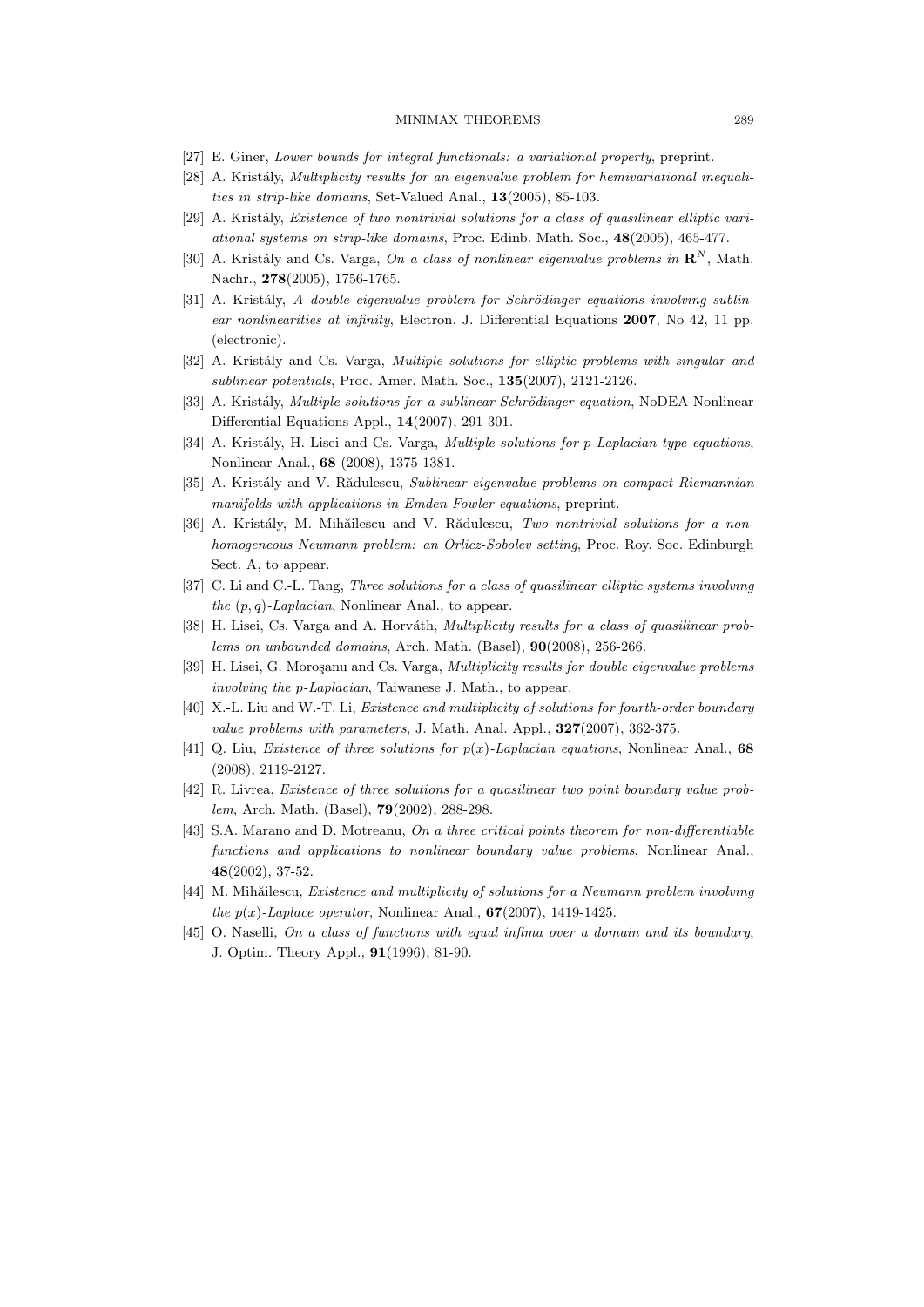- [46] O. Naselli, On the solution set of an equation of the type  $f(t, \Phi(u)(t)) = 0$ , Set-Valued Anal., 4(1996), 399-405.
- [47] B. Ricceri, Some topological mini-max theorems via an alternative principle for multifunctions, Arch. Math. (Basel), 60(1993), 367-377.
- [48] B. Ricceri, A variational property of integral functionals on  $L^p$ -spaces of vector-valued functions, C. R. Acad. Sci. Paris, Série I, 318(1994), 337-342.
- [49] B. Ricceri, On the integrable selections of certain multifunctions, Set-Valued Anal., 4(1996), 91-99.
- [50] B. Ricceri, More on a variational property of integral functionals, J. Optim. Theory Appl., 94(1997), 757-763.
- [51] B. Ricceri, On a topological minimax theorem and its applications, in "Minimax theory and applications", B. Ricceri and S. Simons eds., 191-216, Kluwer Academic Publishers, 1998.
- [52] B. Ricceri, On a three critical points theorem, Arch. Math. (Basel), **75**(2000), 220-226.
- [53] B. Ricceri, Further considerations on a variational property of integral functionals, J. Optim. Theory Appl., 106(2000), 677-681.
- [54] B. Ricceri, A further improvement of a minimax theorem of Borenshtein and Shul'man, J. Nonlinear Convex Anal., 2(2001), 279-283.
- [55] B. Ricceri, Sublevel sets and global minima of coercive functionals and local minima of their perturbations, J. Nonlinear Convex Anal., 5(2004), 157-168.
- [56] B. Ricceri, A general multiplicity theorem for certain nonlinear equations in Hilbert spaces, Proc. Amer. Math. Soc., **133**(2005), 3255-3261.
- [57] B. Ricceri, A multiplicity theorem for the Neumann problem, Proc. Amer. Math. Soc., 134(2006), 1117-1124.
- [58] B. Ricceri, Minimax theorems for limits of parametrized functions having at most one local minimum lying in a certain set, Topology Appl., 153(2006), 3308-3312.
- [59] B. Ricceri, Uniqueness properties of functionals with Lipschitzian derivative, Port. Math. (N.S.), 63(2006), 393-400.
- [60] B. Ricceri, On the existence and uniqueness of minima and maxima on spheres of the integral functional of the calculus of variations, J. Math. Anal. Appl.,  $324(2006)$ , 1282-1287.
- [61] B. Ricceri, On the well-posedness of optimization problems on spheres in  $H_0^1(0,1)$ , J. Nonlinear Convex Anal., 7(2006), 525-528.
- [62] B. Ricceri, The problem of minimizing locally a  $C<sup>2</sup>$  functional around non-critical points is well-posed, Proc. Amer. Math. Soc., 135(2007), 2187-2191.
- [63] B. Ricceri, Recent advances in minimax theory and applications, in Pareto Optimality, Game Theory and Equilibria, Springer, to appear.
- [64] B. Ricceri, On the singular set of certain potential operators in Hilbert spaces, in Progr. Nonlinear Differential Equations Appl., 75, 377-391, Birkhäuser, 2007.
- [65] B. Ricceri, Well-posedness of constrained minimization problems via saddle-points, J. Global Optim., 40 (2008), 389-397.